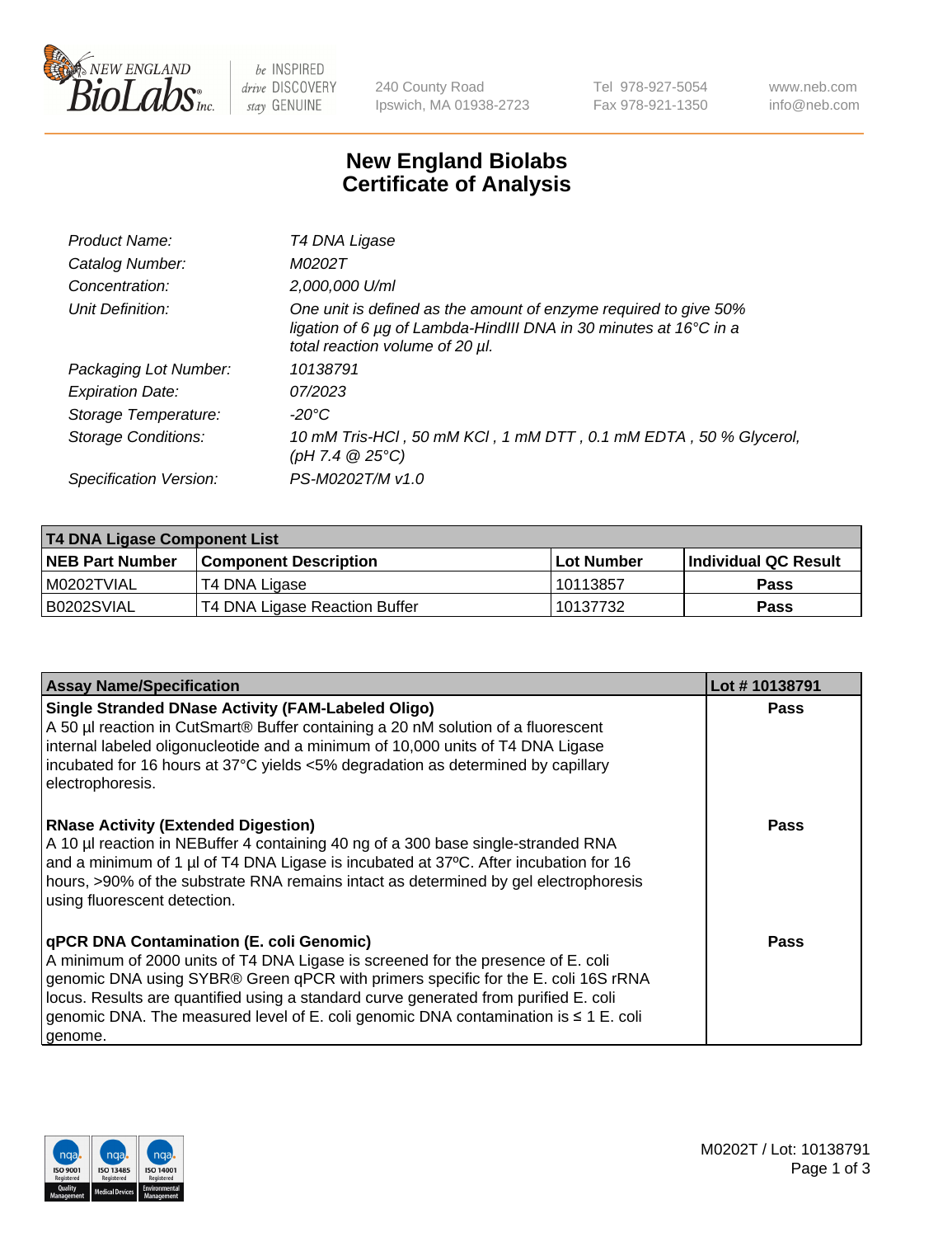

be INSPIRED drive DISCOVERY stay GENUINE

240 County Road Ipswich, MA 01938-2723 Tel 978-927-5054 Fax 978-921-1350

www.neb.com info@neb.com

| <b>Assay Name/Specification</b>                                                                                                                                                                                                                                                                                                                                                                                    | Lot #10138791 |
|--------------------------------------------------------------------------------------------------------------------------------------------------------------------------------------------------------------------------------------------------------------------------------------------------------------------------------------------------------------------------------------------------------------------|---------------|
| <b>Protein Purity Assay (SDS-PAGE)</b><br>T4 DNA Ligase is ≥ 95% pure as determined by SDS-PAGE analysis using Coomassie Blue<br>detection.                                                                                                                                                                                                                                                                        | <b>Pass</b>   |
| <b>Protein Concentration (A280)</b><br>The concentration of T4 DNA Ligase is 2 mg/ml +/- 10% as determined by UV absorption<br>at 280 nm. Protein concentration is determined by the Pace method using the<br>extinction coefficient of 57,675 and molecular weight of 55,292 daltons for T4 DNA<br>Ligase (Pace, C.N. et al. (1995) Protein Sci., 4, 2411-2423).                                                  | <b>Pass</b>   |
| <b>Ligation and Recutting (Terminal Integrity, Digested DNA)</b><br>A 20 µl reaction in 1X T4 DNA Ligase Reaction Buffer containing 2 µg of Lambda<br>DNA-HindIII Digest and a minimum of 4000 units of T4 DNA Ligase incubated for 16<br>hours at 37°C results in >95% ligation of the DNA fragments as determined by agarose<br>gel electrophoresis. Of these ligated fragments, >95% can be recut with HindIII. | <b>Pass</b>   |
| <b>Non-Specific DNase Activity (16 Hour)</b><br>A 50 µl reaction in NEBuffer 1 containing 1 µg of CIP-treated Lambda-HindIII DNA and<br>a minimum of 2000 units of T4 DNA Ligase incubated for 16 hours at 37°C results in a<br>DNA pattern free of detectable nuclease degradation as determined by agarose gel<br>electrophoresis.                                                                               | Pass          |
| <b>Endonuclease Activity (Nicking)</b><br>A 50 µl reaction in NEBuffer 1 containing 1 µg of supercoiled PhiX174 DNA and a<br>minimum of 2000 units of T4 DNA Ligase incubated for 4 hours at 37°C results in <10%<br>conversion to the nicked form as determined by agarose gel electrophoresis.                                                                                                                   | <b>Pass</b>   |
| <b>Exonuclease Activity (Radioactivity Release)</b><br>A 50 µl reaction in NEBuffer 1 containing 1 µg of a mixture of single and<br>double-stranded [3H] E. coli DNA and a minimum of 2000 units of T4 DNA Ligase<br>incubated for 4 hours at 37°C releases <0.1% of the total radioactivity.                                                                                                                      | <b>Pass</b>   |
| <b>DNase Activity (Labeled Oligo, 5' extension)</b><br>A 50 µl reaction in CutSmart® Buffer containing a 20 nM solution of a fluorescent<br>labeled double-stranded oligonucleotide containing a 5' extension and a minimum of<br>10,000 units of T4 DNA Ligase incubated for 16 hours at 37°C yields <5% degradation<br>as determined by capillary electrophoresis.                                               | <b>Pass</b>   |
| <b>Double Stranded DNase Activity (Labeled Oligo)</b><br>A 50 µl reaction in CutSmart® Buffer containing a 20 nM solution of a fluorescent<br>labeled double-stranded oligonucleotide containing a blunt end and a minimum of                                                                                                                                                                                      | <b>Pass</b>   |